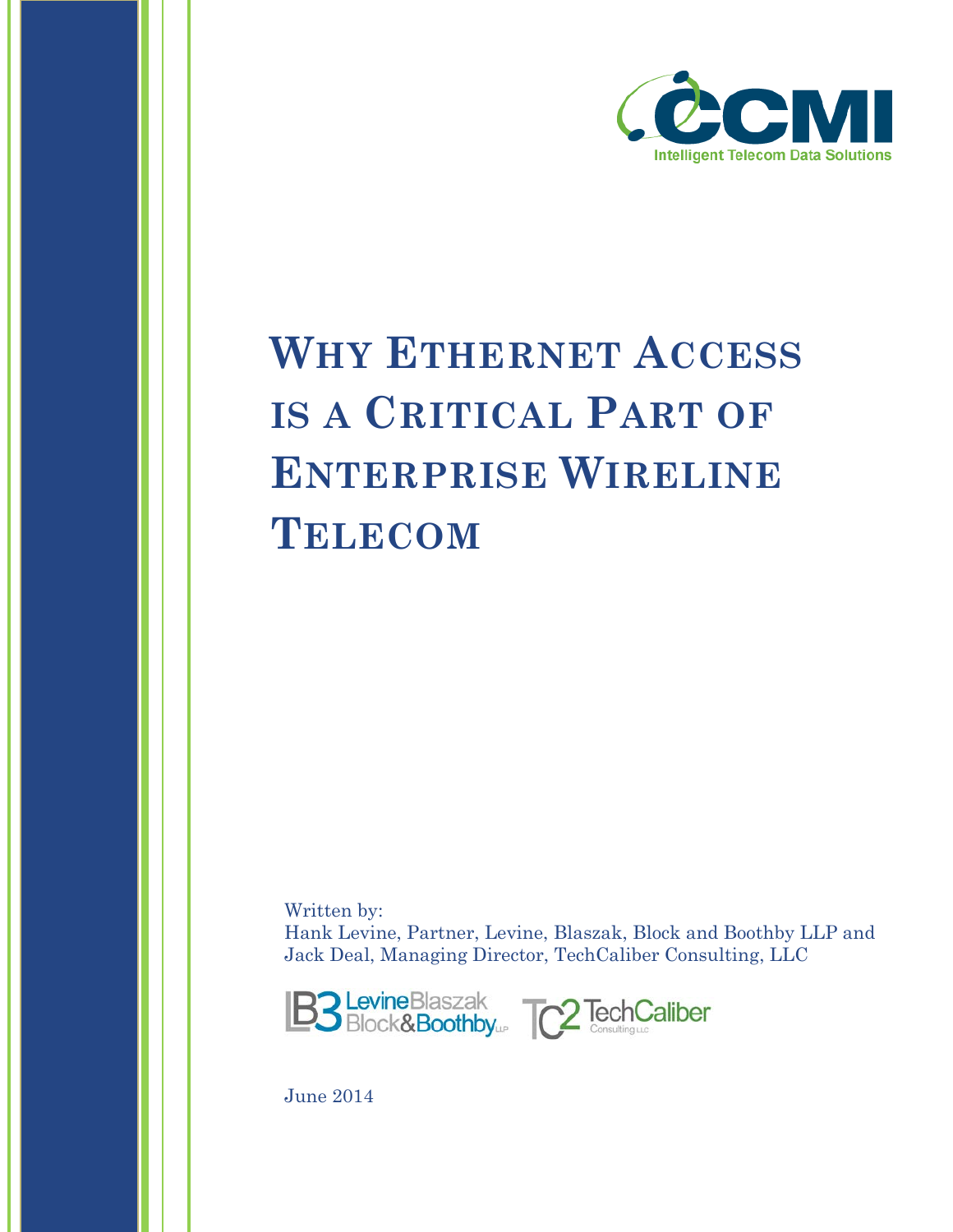# WHY ETHERNET ACCESS IS A CRITICAL PART OF ENTERPRISE WIRELINE TELECOM

In today's Brave New World of enterprise telecom, MPLS has supplanted private lines, frame relay and ATM as the backbone of data networks. At the same time, SIP trunking is well on its way to replacing TDM-based PRI's for voice. By the end of this decade – at the latest - MPLS and SIP will be the near-universal model for enterprise wireline communications.

Sounds like a great plan. And it is.

The fly in the ointment  $-$  or, if you prefer, the bug in the code  $-$  is dedicated access, the pipe your voice and data traffic rides from your corporate locations to the nearest network node. In other words, the last (and first) mile. Access is not trivial -- traditionally it accounts for 30-40% of your total network costs and for decades it has been the thinnest connection (hence the bottleneck) of corporate networks. And since it's the last bastion of the ILEC's near-monopoly when CLEC alternatives aren't available, it's notable for high prices and lousy terms.

Until recently, the workhorse of dedicated access was DS-1 [1.5 mbps] special access or, for really large locations and data centers, its big brother, DS-3 [45 mbps]. Separate lines were procured for voice and data (a PRI is a DS-1 divided into 23 voice channels).

But today, DS-1's don't cut it anymore, DS-3's are expensive, and carriers are making noises about discontinuing both. Voice is now an "app" that increases the load on special access lines dedicated to data traffic. And even without voice, who wants 1.5 mbps speeds when FIOS or Comcast gives you 10-30X that *at home*? Lastly, bandwidth demand is soaring as employees use more and more cloud based apps.

#### ETHERNET TO THE RESCUE

The good news is there is no real debate about the replacement for TDM access, and we don't have to wait for it to mature because it has been deployed for decades. It's Ethernet.

Ethernet grew out of ALOHAnet, which was developed 40+ years ago in (where else) Hawaii. Over time, Ethernet beat out IBM's token ring and became *the* standard for routing traffic over local area networks. About a decade ago it began to appear in carrier networks as Carrier, Metro, or Wide Area Ethernet.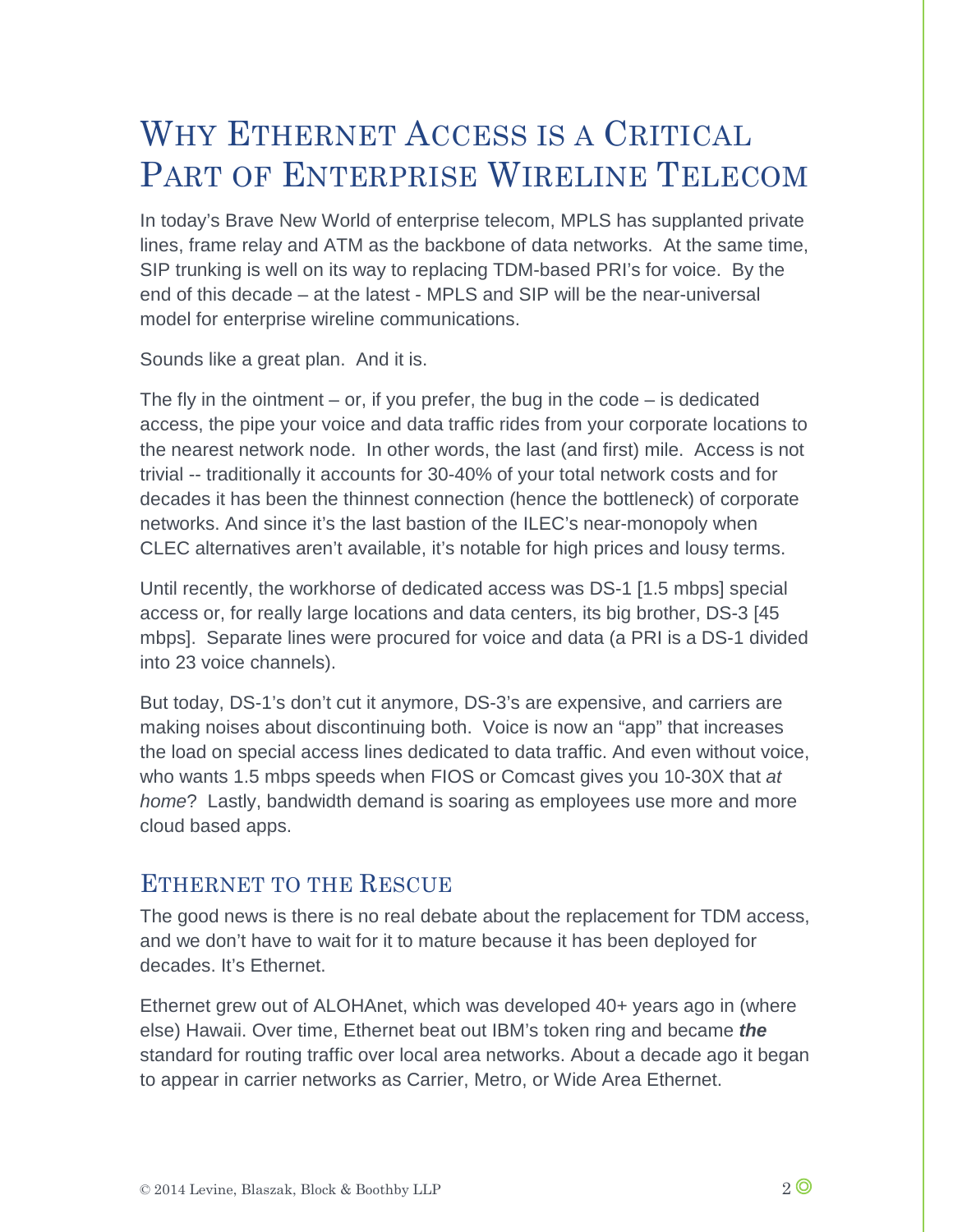Ethernet for dedicated access has many advantages, even beyond the fact that unlike TDM carriers aren't trying to do away with it.

- It's the native protocol on virtually all LANS, so using it in wide area networks is simple, and reduces the number of protocol translations required to traverse a network from end to end.
- It's more granular and more easily scalable than TDM: going from 5 to 10 to 20 to 100 mbps in the Ethernet world doesn't require bonding DS-1's, and then converting to a 45 mbps DS-3, and then bonding those DS-3's into 155 mbps OC-3 or higher circuits.
- It doesn't require a lot of education IT personnel already know Ethernet.
- Ethernet customer premises equipment is much less expensive than TDM equipment.
- But most of all it is relatively cheap and getting cheaper (although it's Layer 2, which means that it's a telecom service subject to USF and associated surcharges ). Today Ethernet access is less expensive than TDM for anything over about 5 mbps. For 10 mbps or higher – the new norm – the comparison isn't even close.

## THE PROBLEM

Is there a catch? Well, if all you need is 1.5 mbps, a DS-1 is still cheaper and more widely available than a 2 mbps Ethernet connection. But the real 'gotchas' of Ethernet access flow from the fact that it likes to run over optical fiber.

Before the second tier vendors descend on us like a pack of flying monkeys,<sup>[1](#page-2-0)</sup> we hasten to add that Ethernet is independent of its medium and one can in fact buy Ethernet over Copper (EOC) and even Ethernet over Wireless (EOW). However, except as a backup and for cell site backhaul, EOW is more talked about than deployed. And EOC has limitations – it doesn't work at locations more than 12,000 feet from a central office; it has bandwidth limits (vendors talk about 50 mbps but don't count on anything more than 10 mbps); and it is subject to technical issues like throughput fluctuation and signal degradation. EOC can be useful, and it absolutely beats nothing, but twisted pair is not the ideal Ethernet medium.

So what's the problem with fiber? In a word (OK, three words) it's not ubiquitous. The most widely quoted estimate is that optical fiber has been deployed to about 40% of US buildings housing more than 20 employees, though that is increasing

<span id="page-2-0"></span><sup>1</sup> In *The Wizard of Oz*, the Wicked Witch of the West never says "Fly my pretties, fly!" Of course, in *Casablanca* Rick never says "Play it again, Sam." And no one in *The Treasure of Sierra Madre* ever says "We don't need no stinking badges." But we digress.  $\overline{a}$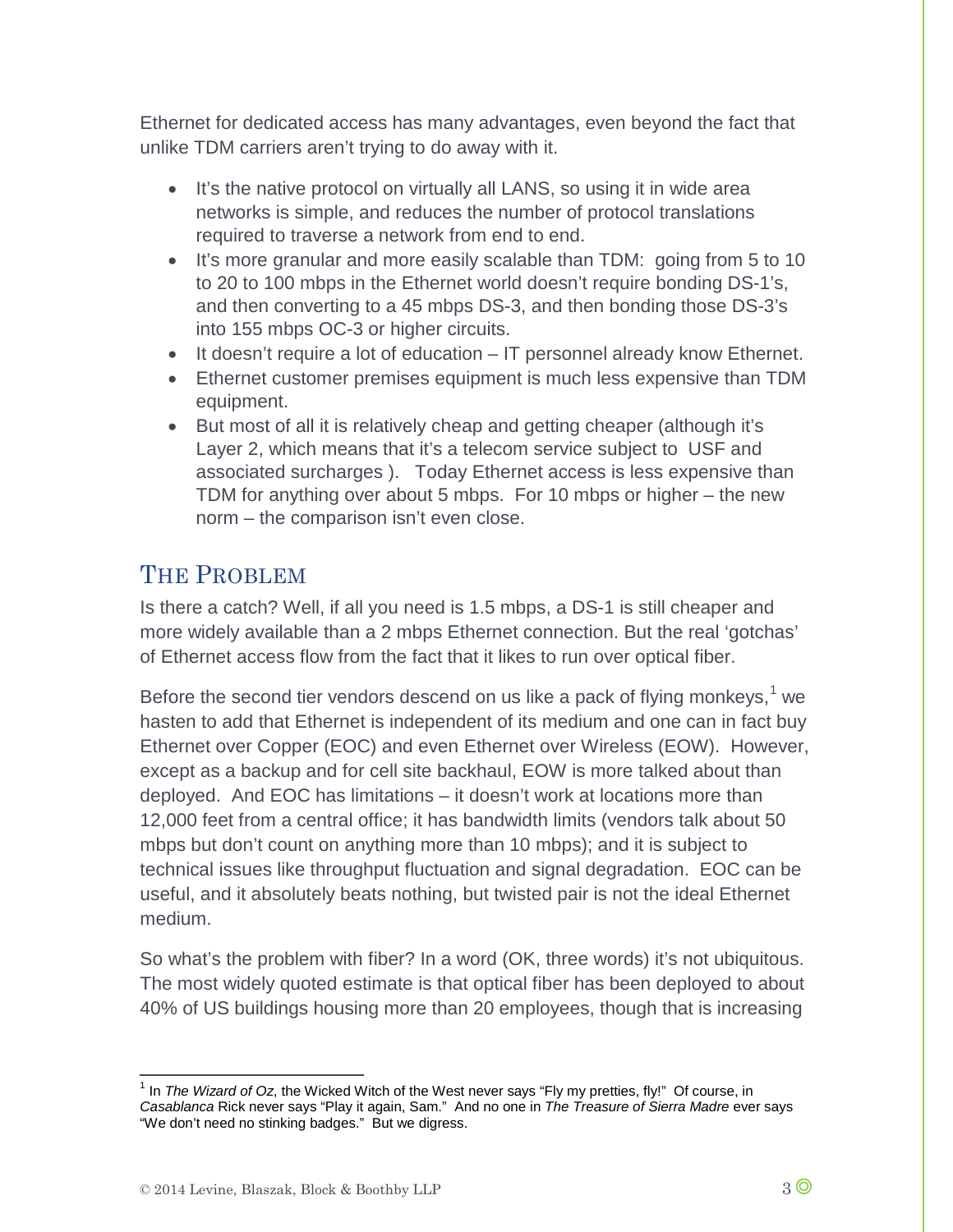rapidly (in significant part because of demand for Ethernet access)<sup>[2](#page-3-0)</sup>. For smaller buildings the penetration is considerably lower.

That means a large user planning to deploy SIP trunking, video services or other bandwidth intensive applications across a region or nationwide (and/or contemplating a substantial upgrade of its data network bandwidth) will likely encounter what the telecom world calls Special Construction to reach a less than trivial portion of its key locations. And Special Construction has two problems:

- *Delay* it can take months (3-6 months; longer if you're unlucky) to actually bring optical fiber from the street (or several blocks away) into a building. It isn't just the construction – it's the time to deal with your landlord and secure building permits from the local authorities.
- *Cost* Special Construction is *not* cheap. Typical quotes are \$100- 125 per *foot* (!) to build a fiber lateral connection to an office building, which works out to around  $$60K$  if you need to go  $1/10<sup>th</sup>$  of a mile. Recently, Windstream filed a letter with the FCC that reported a special construction quote from AT&T for a single 10 mbps Ethernet circuit of \$99,685 plus \$53,125 in "revenue recovery charges." And you can't predict the financial impact of Special Construction in advance; each quote is prepared on an individual case basis (ICB) *after* you place an order.

Separately, these issues can be challenging. Together, they threaten to bust budgets and schedules in a way that enterprises do not expect and cannot tolerate.

### HOW TO PROTECT YOURSELF

So what can you do? A lot, actually. Here are two general tips that will help (in this and lots of other areas):

- 1. Procure Ethernet access as part of the RFP for the services that will use it (mostly likely your MPLS network and SIP trunks). If you single source, you're toast.
- 2. Remember that access is only one component of the total cost of what you're buying – no one buys access to nowhere.<sup>[3](#page-3-1)</sup> Other costs include port

 $\overline{a}$ 

<span id="page-3-0"></span><sup>2</sup> Vertical Systems Group - [http://www.verticalsystems.com/vsgpr/u-s-business-fiber-gap-narrows-in-2013/.](http://www.verticalsystems.com/vsgpr/u-s-business-fiber-gap-narrows-in-2013/) Used with permission from Vertical Systems Group, Inc. Copyright 2014. All rights reserved.<br><sup>3</sup> Actually, Hank was once involved in a transaction where we did exactly that, but it's too long a story to tell

<span id="page-3-1"></span>here.